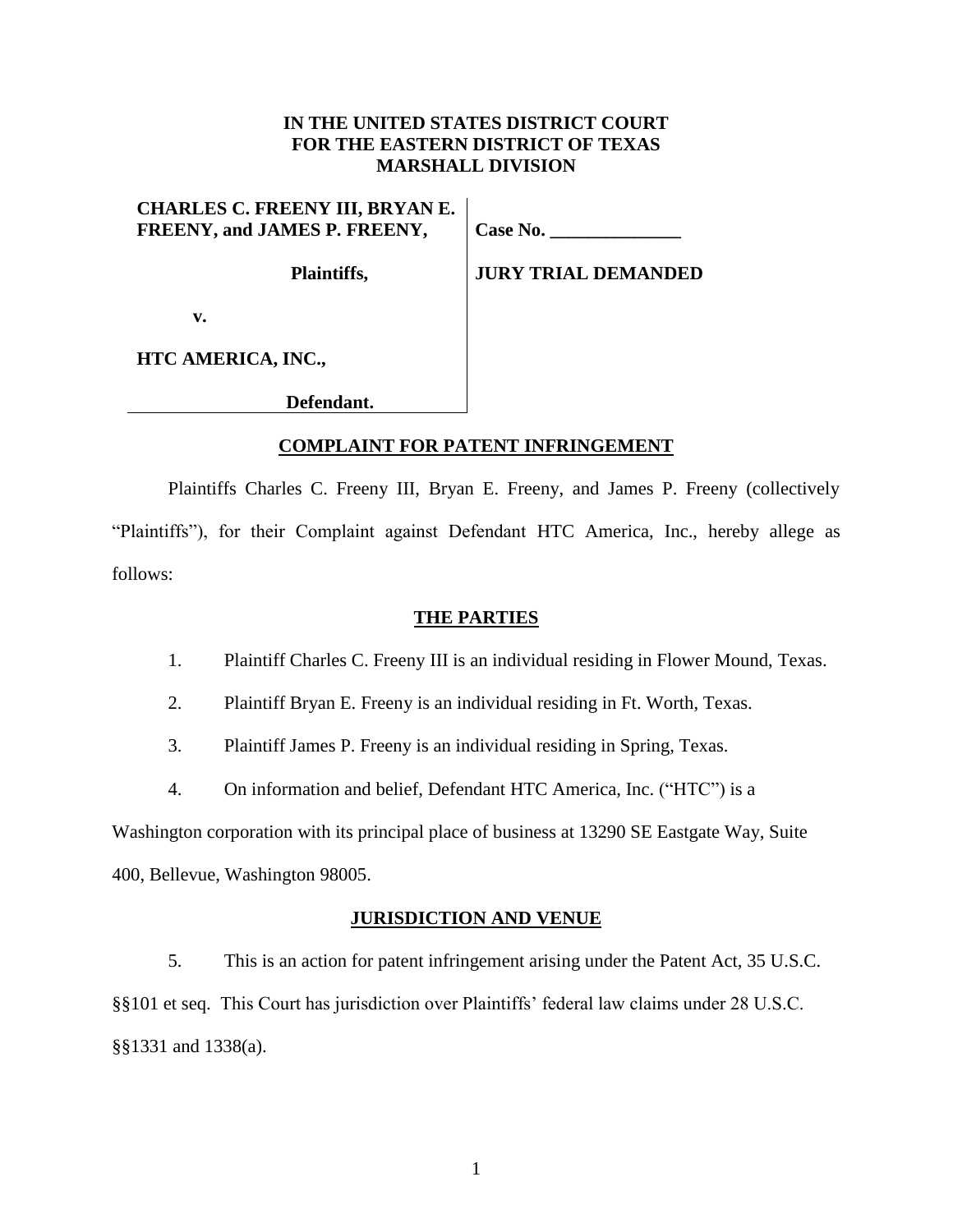6. This Court has specific and/or general personal jurisdiction over Defendant HTC because it has committed acts giving rise to this action within this judicial district and/or has established minimum contacts within Texas and within this judicial district such that the exercise of jurisdiction over HTC would not offend traditional notions of fair play and substantial justice.

7. Venue is proper in this District pursuant to 28 U.S.C. §§1391(b)-(c) and 1400(b) because HTC has committed acts within this judicial district giving rise to this action, and continues to conduct business in this district, and/or has committed acts of patent infringement within this District giving rise to this action.

### **COUNT I**

### **(INFRINGEMENT OF U.S. PATENT NO. 6,490,443)**

8. Plaintiffs re-allege and incorporate by reference the allegations set forth in the Paragraphs above as if fully set forth herein.

9. On December 3, 2002, the United States Patent and Trademark Office duly and lawfully issued United States Patent Number 6,490,443 ("the '443 patent"), entitled "Communication and Proximity Authorization Systems." A true and correct copy of the '443 patent is attached hereto as **Exhibit A**.

10. The named inventor of the '443 patent is Charles C. Freeny, Jr., who is now deceased.

11. Plaintiffs are the sons of Charles C. Freeny, Jr., and Plaintiffs are the owners and assignees of all right, title and interest in and to the '443 patent, including the right to assert all causes of action arising under said patent and the right to any remedies for infringement of it.

12. On information and belief, HTC has been and now is directly infringing the '443 patent in the State of Texas, in this judicial district, and elsewhere in the United States by, among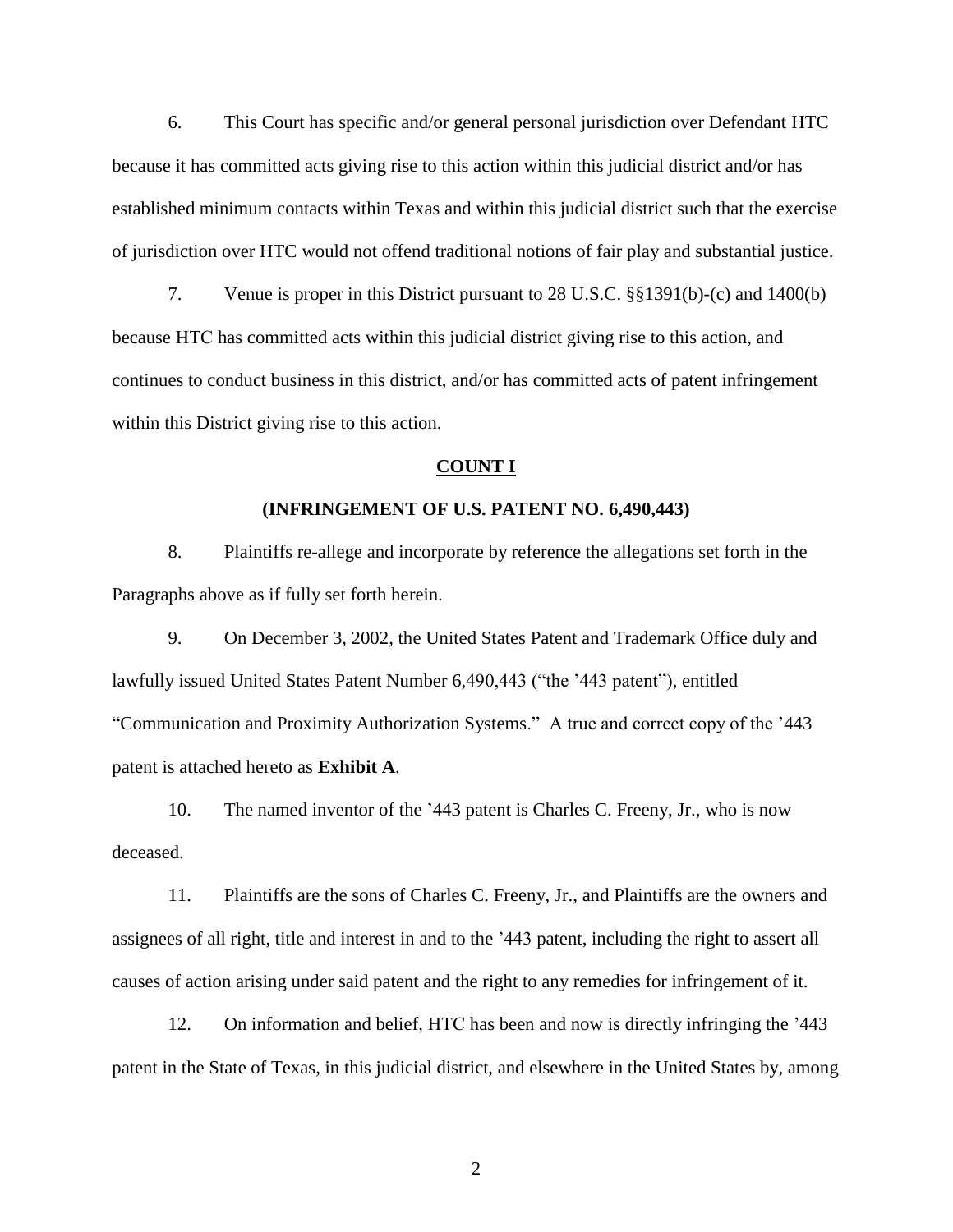other things, making, using, selling, offering for sale, and/or importing into the United States mobile devices that embody one or more of the inventions claimed in the '443 patent, including but not limited to the HTC One smartphone and all reasonably similar products ("the accused HTC products"), in violation of 35 U.S.C. § 271(a).

13. On information and belief, HTC is inducing and/or has induced infringement of one or more claims of the '443 patent as a result of, among other activities, instructing, encouraging, and directing its customers on the use of the accused HTC products in an infringing manner in violation of 35 U.S.C. § 271(b). On information and belief, HTC has had knowledge of the '443 patent since at least the date of service of this Complaint. Despite this knowledge of the '443 patent, HTC has continued to engage in activities to encourage and assist its customers in the use of the accused HTC products. For example, through its website at www.htc.com/us, HTC advertises the accused HTC products and provides instructions and technical support on the use the accused HTC products. On information and belief, by using the accused HTC products as encouraged and assisted by HTC, HTC's customers have directly infringed and continue to directly infringe one or more claims of the '443 patent. On information and belief, HTC knew or was willfully blind to the fact that its activities in encouraging and assisting customers in the use of the accused HTC products, including but not limited to the activities set forth above, would induce its customers' direct infringement of the '443 patent.

14. On information and belief, HTC will continue to infringe the '443 patent unless enjoined by this Court.

15. HTC acts of infringement have damaged Plaintiffs in an amount to be proven at trial, but in no event less than a reasonable royalty. HTC's infringement of Plaintiffs' rights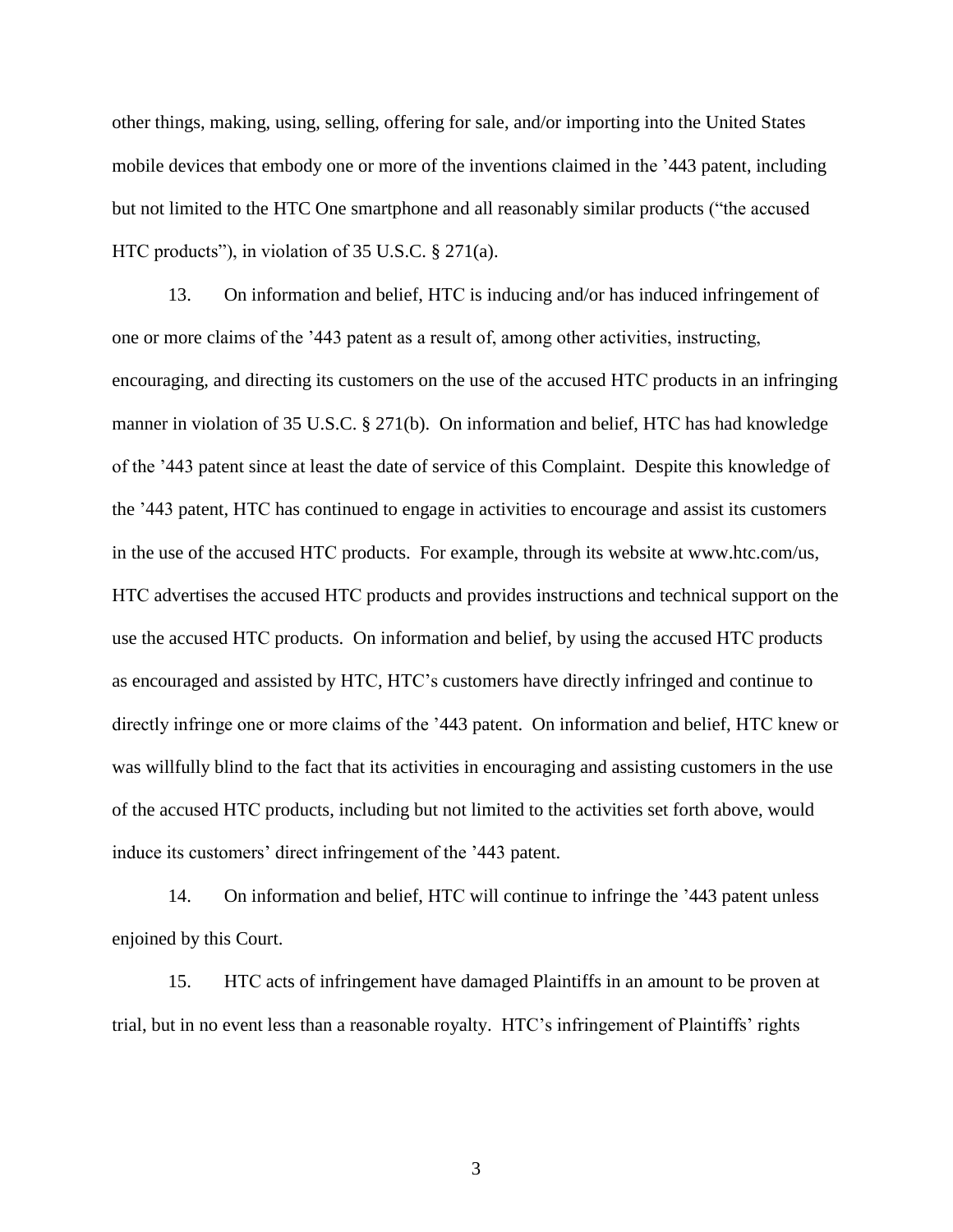under the '443 patent will continue to damage Plaintiffs, causing irreparable harm for which there is no adequate remedy at law, unless enjoined by this Court.

## **COUNT II**

### **(INFRINGEMENT OF U.S. PATENT NO. 6,806,977)**

16. Plaintiffs re-allege and incorporate by reference the allegations set forth in the Paragraphs above as if fully set forth herein.

17. On October 19, 2004, the United States Patent and Trademark Office duly and lawfully issued United States Patent Number 6,806,977 ("the '977 patent"), entitled "Multiple Integrated Machine System." A true and correct copy of the '977 patent is attached hereto as

# **Exhibit B**.

18. Plaintiffs are the owners and assignees of all right, title and interest in and to the '977 patent, including the right to assert all causes of action arising under said patent and the right to any remedies for infringement of it.

19. On information and belief, HTC has been and now is directly infringing the '977 patent in the State of Texas, in this judicial district, and elsewhere in the United States by, among other things, making, using, selling, offering for sale, and/or importing into the United States mobile devices that embody one or more of the inventions claimed in the '977 patent, including but not limited to the accused HTC products, in violation of 35 U.S.C. § 271(a).

20. On information and belief, HTC is inducing and/or has induced infringement of one or more claims of the '977 patent as a result of, among other activities, instructing, encouraging, and directing its customers on the use of the accused HTC products in an infringing manner in violation of 35 U.S.C. § 271(b). On information and belief, HTC has had knowledge of the '977 patent since at least the date of service of this Complaint. Despite this knowledge of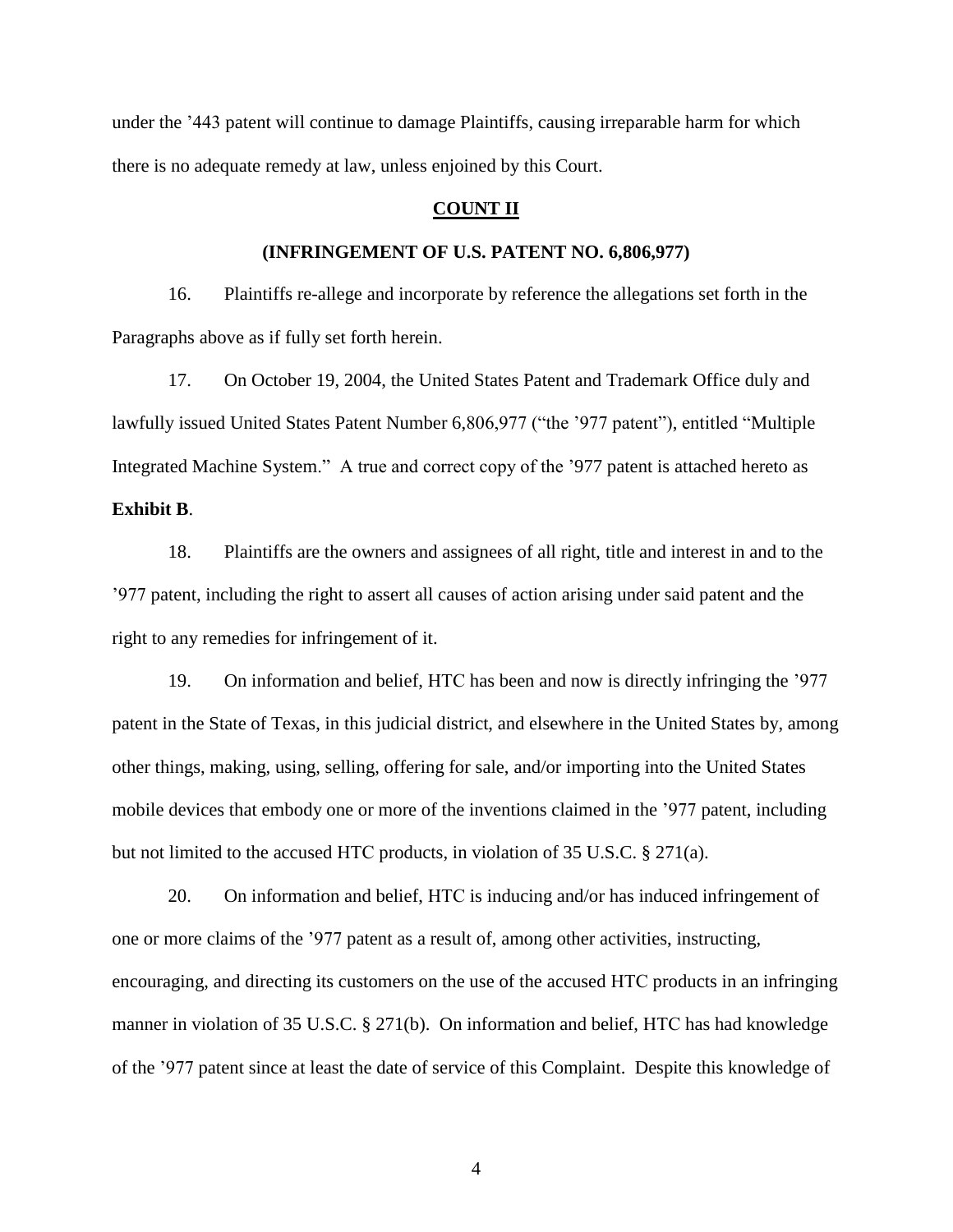the '977 patent, HTC has continued to engage in activities to encourage and assist its customers in the use of the accused HTC products. For example, through its website at www.htc.com/us, HTC advertises the accused HTC products and provides instructions and technical support on the use the accused HTC products. On information and belief, by using the accused HTC products as encouraged and assisted by HTC, HTC's customers have directly infringed and continue to directly infringe one or more claims of the '977 patent. On information and belief, HTC knew or was willfully blind to the fact that its activities in encouraging and assisting customers in the use of the accused HTC products, including but not limited to the activities set forth above, would induce its customers' direct infringement of the '977 patent.

21. On information and belief, HTC will continue to infringe the '977 patent unless enjoined by this Court.

22. HTC acts of infringement have damaged Plaintiffs in an amount to be proven at trial, but in no event less than a reasonable royalty. HTC infringement of Plaintiffs' rights under the '977 patent will continue to damage Plaintiffs, causing irreparable harm for which there is no adequate remedy at law, unless enjoined by this Court.

#### **COUNT III**

### **(INFRINGEMENT OF U.S. PATENT NO. 7,301,664)**

23. Plaintiffs re-allege and incorporate by reference the allegations set forth in the Paragraphs above as if fully set forth herein.

24. On November 27, 2007, the United States Patent and Trademark Office duly and lawfully issued United States Patent Number 7,301,664 ("the '664 patent"), entitled "Multiple Integrated Machine System." A true and correct copy of the '664 patent is attached hereto as **Exhibit C**.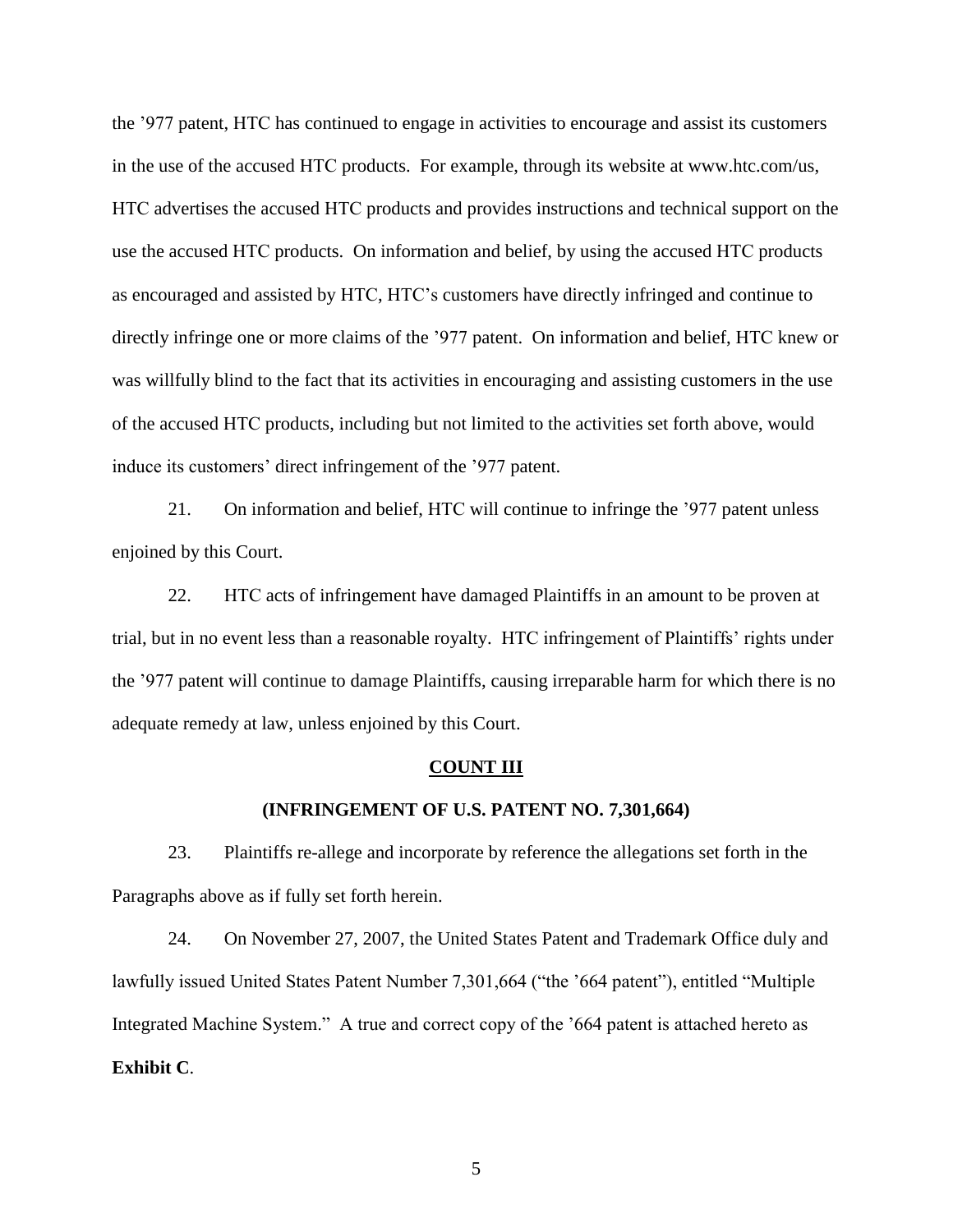25. Plaintiffs are the owners and assignees of all right, title and interest in and to the '664 patent, including the right to assert all causes of action arising under said patent and the right to any remedies for infringement of it.

26. On information and belief, HTC has been and now is directly infringing the '664 patent in the State of Texas, in this judicial district, and elsewhere in the United States by, among other things, making, using, selling, offering for sale, and/or importing into the United States mobile devices that embody one or more of the inventions claimed in the '664 patent, including but not limited to the accused HTC products, in violation of 35 U.S.C. § 271(a).

27. On information and belief, HTC is inducing and/or has induced infringement of one or more claims of the '664 patent as a result of, among other activities, instructing, encouraging, and directing its customers on the use of the accused HTC products in an infringing manner in violation of 35 U.S.C. § 271(b). On information and belief, HTC has had knowledge of the '664 patent since at least the date of service of this Complaint. Despite this knowledge of the '664 patent, HTC has continued to engage in activities to encourage and assist its customers in the use of the accused HTC products. For example, through its website at www.htc.com/us, HTC advertises the accused HTC products and provides instructions and technical support on the use the accused HTC products. On information and belief, by using the accused HTC products as encouraged and assisted by HTC, HTC's customers have directly infringed and continue to directly infringe one or more claims of the '664 patent. On information and belief, HTC knew or was willfully blind to the fact that its activities in encouraging and assisting customers in the use of the accused HTC products, including but not limited to the activities set forth above, would induce its customers' direct infringement of the '664 patent.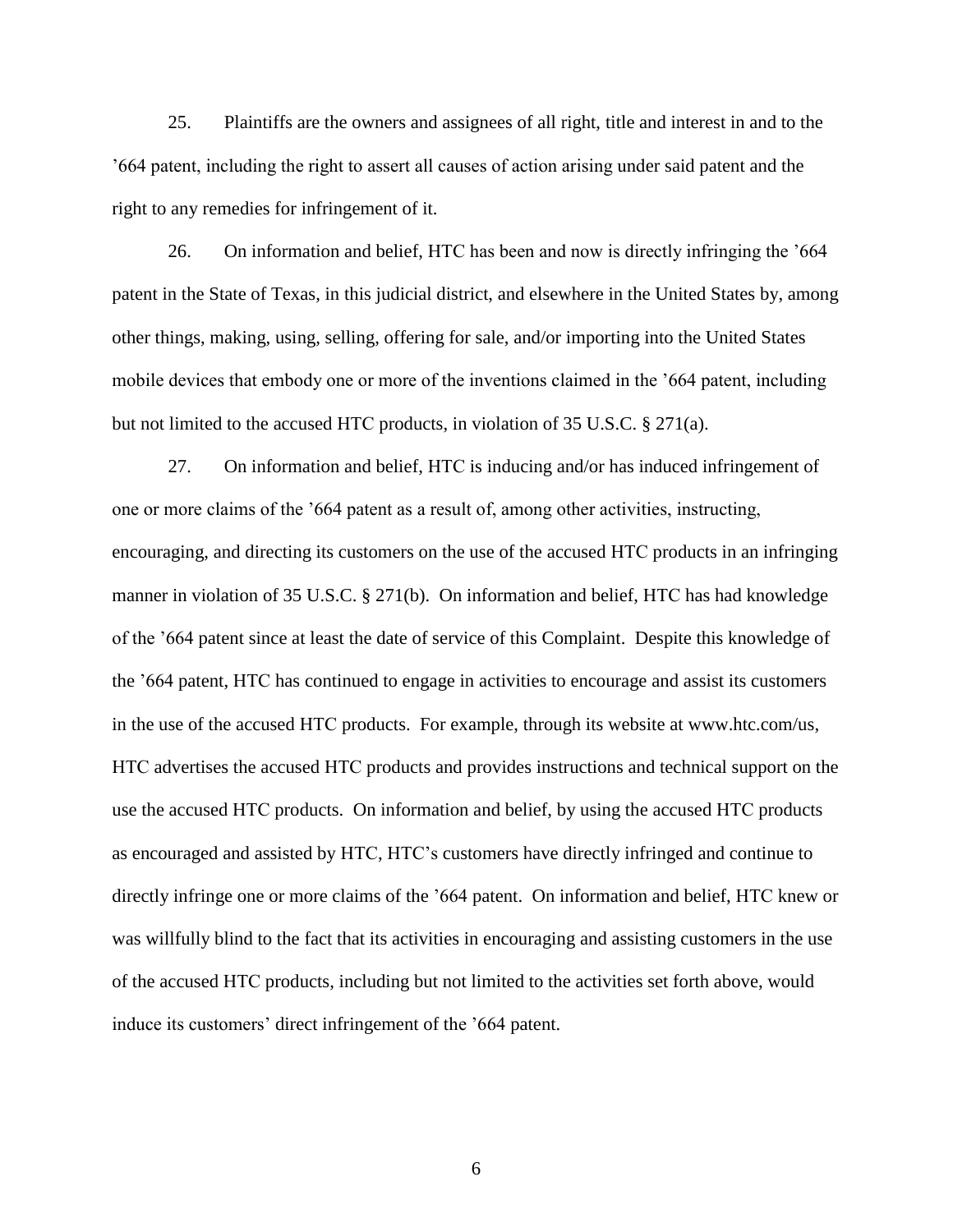28. On information and belief, HTC will continue to infringe the '664 patent unless enjoined by this Court.

29. HTC acts of infringement have damaged Plaintiffs in an amount to be proven at trial, but in no event less than a reasonable royalty. HTC infringement of Plaintiffs' rights under the '664 patent will continue to damage Plaintiffs, causing irreparable harm for which there is no adequate remedy at law, unless enjoined by this Court.

### **COUNT IV**

### **(INFRINGEMENT OF U.S. PATENT NO. 8,072,637)**

30. Plaintiffs re-allege and incorporate by reference the allegations set forth in the Paragraphs above as if fully set forth herein.

31. On December 6, 2011, the United States Patent and Trademark Office duly and lawfully issued United States Patent Number 8,072,637 ("the '637 patent"), entitled "Multiple Integrated Machine System." A true and correct copy of the '637 patent is attached hereto as **Exhibit D**.

32. Plaintiffs are the owners and assignees of all right, title and interest in and to the '637 patent, including the right to assert all causes of action arising under said patent and the right to any remedies for infringement of it.

33. On information and belief, HTC has been and now is directly infringing the '637 patent in the State of Texas, in this judicial district, and elsewhere in the United States by, among other things, making, using, selling, offering for sale, and/or importing into the United States mobile devices that embody one or more of the inventions claimed in the '637 patent, including but not limited to the accused HTC products, in violation of 35 U.S.C. § 271(a).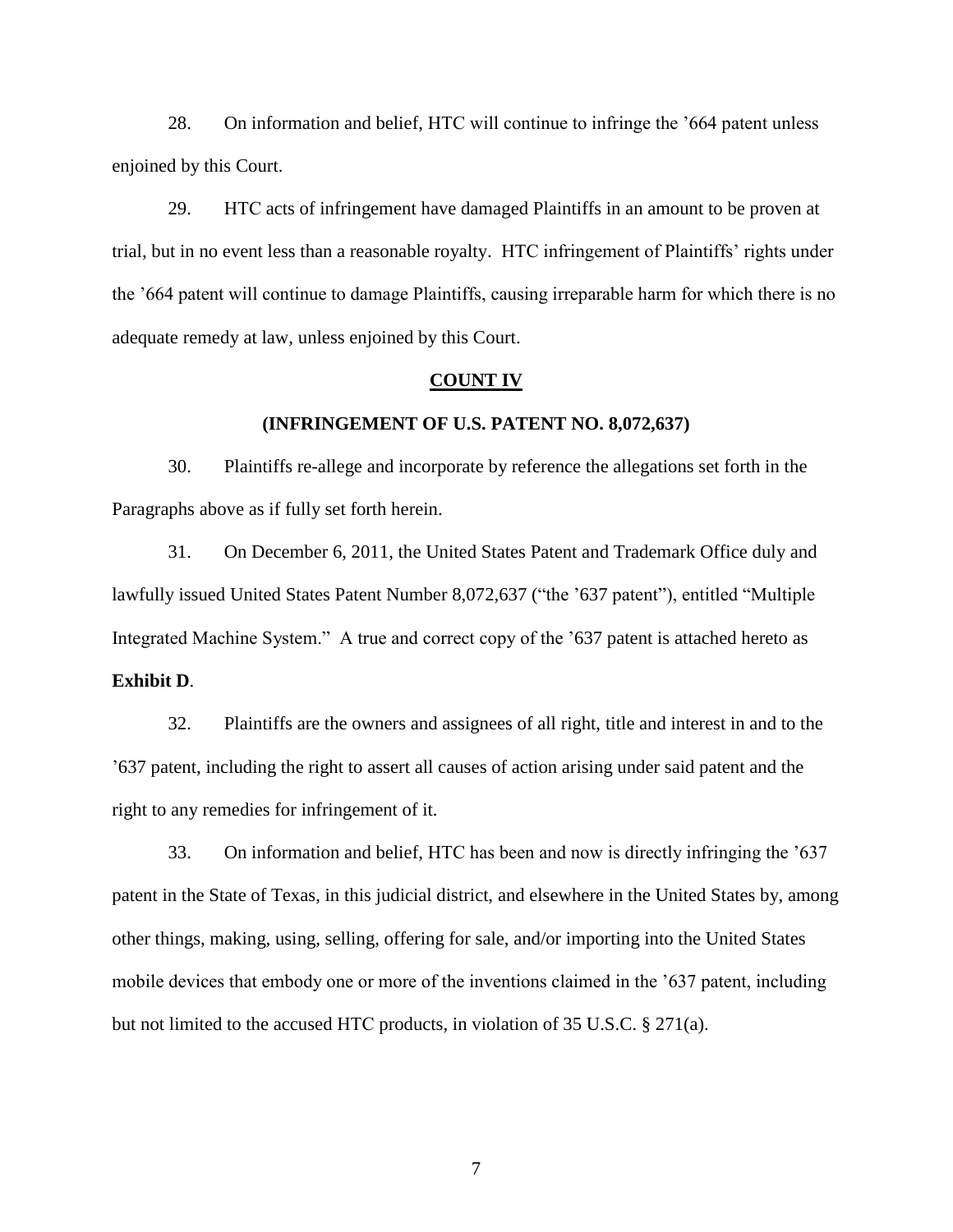34. On information and belief, HTC is inducing and/or has induced infringement of one or more claims of the '637 patent as a result of, among other activities, instructing, encouraging, and directing its customers on the use of the accused HTC products in an infringing manner in violation of 35 U.S.C. § 271(b). On information and belief, HTC has had knowledge of the '637 patent since at least the date of service of this Complaint. Despite this knowledge of the '637 patent, HTC has continued to engage in activities to encourage and assist its customers in the use of the accused HTC products. For example, through its website at www.htc.com/us, HTC advertises the accused HTC products and provides instructions and technical support on the use the accused HTC products. On information and belief, by using the accused HTC products as encouraged and assisted by HTC, HTC's customers have directly infringed and continue to directly infringe one or more claims of the '637 patent. On information and belief, HTC knew or was willfully blind to the fact that its activities in encouraging and assisting customers in the use of the accused HTC products, including but not limited to the activities set forth above, would induce its customers' direct infringement of the '637 patent.

35. On information and belief, HTC will continue to infringe the '637 patent unless enjoined by this Court.

36. HTC acts of infringement have damaged Plaintiffs in an amount to be proven at trial, but in no event less than a reasonable royalty. HTC infringement of Plaintiffs' rights under the '637 patent will continue to damage Plaintiffs, causing irreparable harm for which there is no adequate remedy at law, unless enjoined by this Court.

### **PRAYER FOR RELIEF**

Wherefore, Plaintiffs respectfully request that this Court enter judgment against HTC as follows: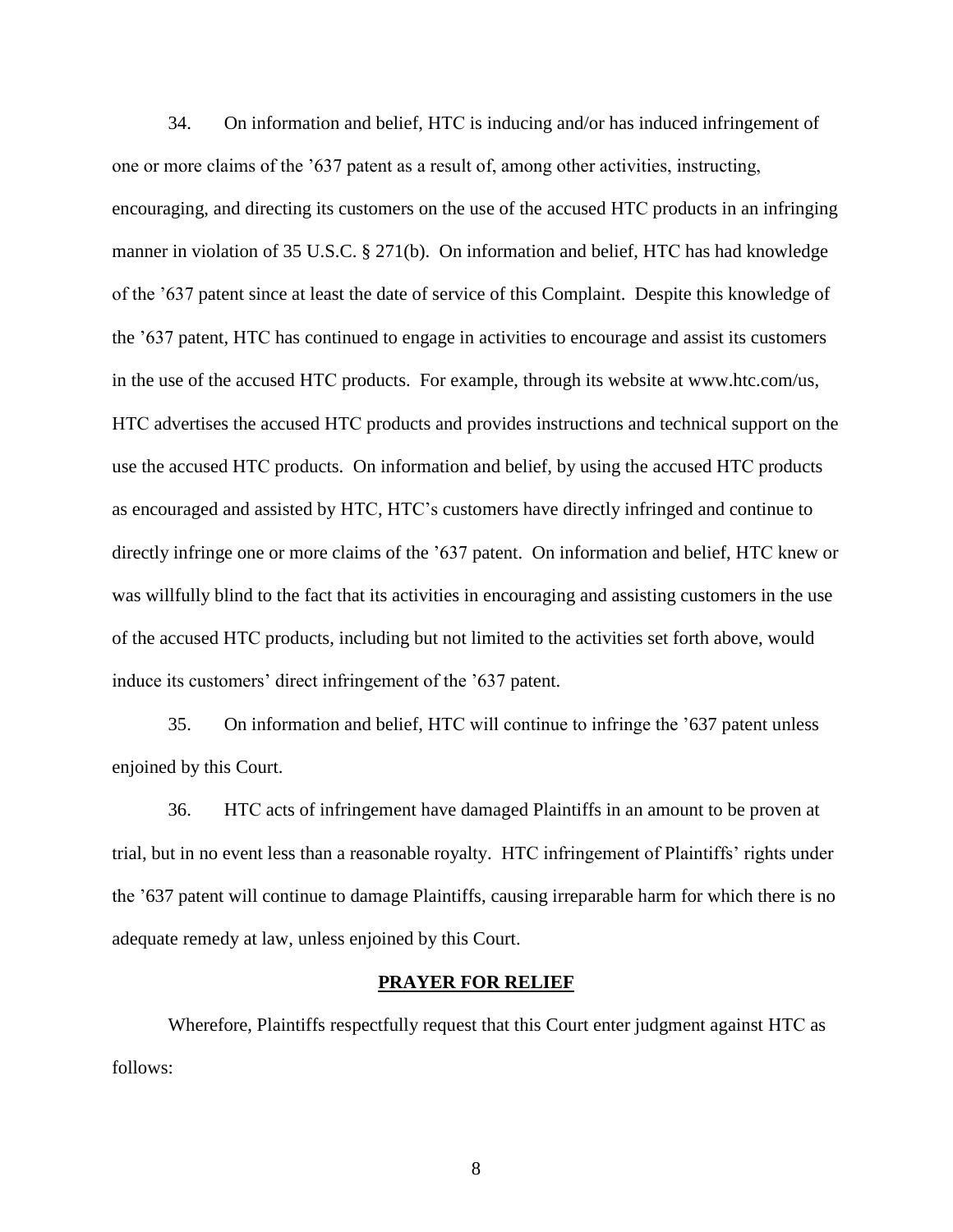a. For judgment that HTC has infringed and continues to infringe the claims of the '443, '977, '664, and '637 patents;

b. For a permanent injunction against HTC and its respective officers, directors,

agents, servants, affiliates, employees, divisions, branches, subsidiaries, parents, and all others acting in active concert therewith from infringement of the '443, '977, '664, and '637 patents;

c. For an accounting of all damages caused by HTC acts of infringement;

d. For a judgment and order requiring HTC to pay Plaintiffs' damages, costs,

expenses, and pre- and post-judgment interest for its infringement of the '443, '977, '664,

and '637 patents as provided under 35 U.S.C. § 284; and

e. For such other relief at law and in equity as the Court may deem just and proper.

## **DEMAND FOR A JURY TRIAL**

Plaintiffs demand a trial by jury of all issues triable by a jury.

Dated: July 9, 2014 Respectfully submitted,

*/s/ Christopher D. Banys* Christopher D. Banys - *Lead Attorney*

BANYS, P.C. Christopher D. Banys SBN: 230038 (California) Richard C. Lin SBN: 209233 (California) Eric J. Sidebotham SBN: 208829 (California) Jennifer L. Gilbert SBN: 255820 (California) 1032 Elwell Court, Suite 100 Palo Alto, CA 94303 Tel: (650) 308-8505 Fax: (650) 353-2202 cdb@banyspc.com rcl@banyspc.com ejs@banyspc.com